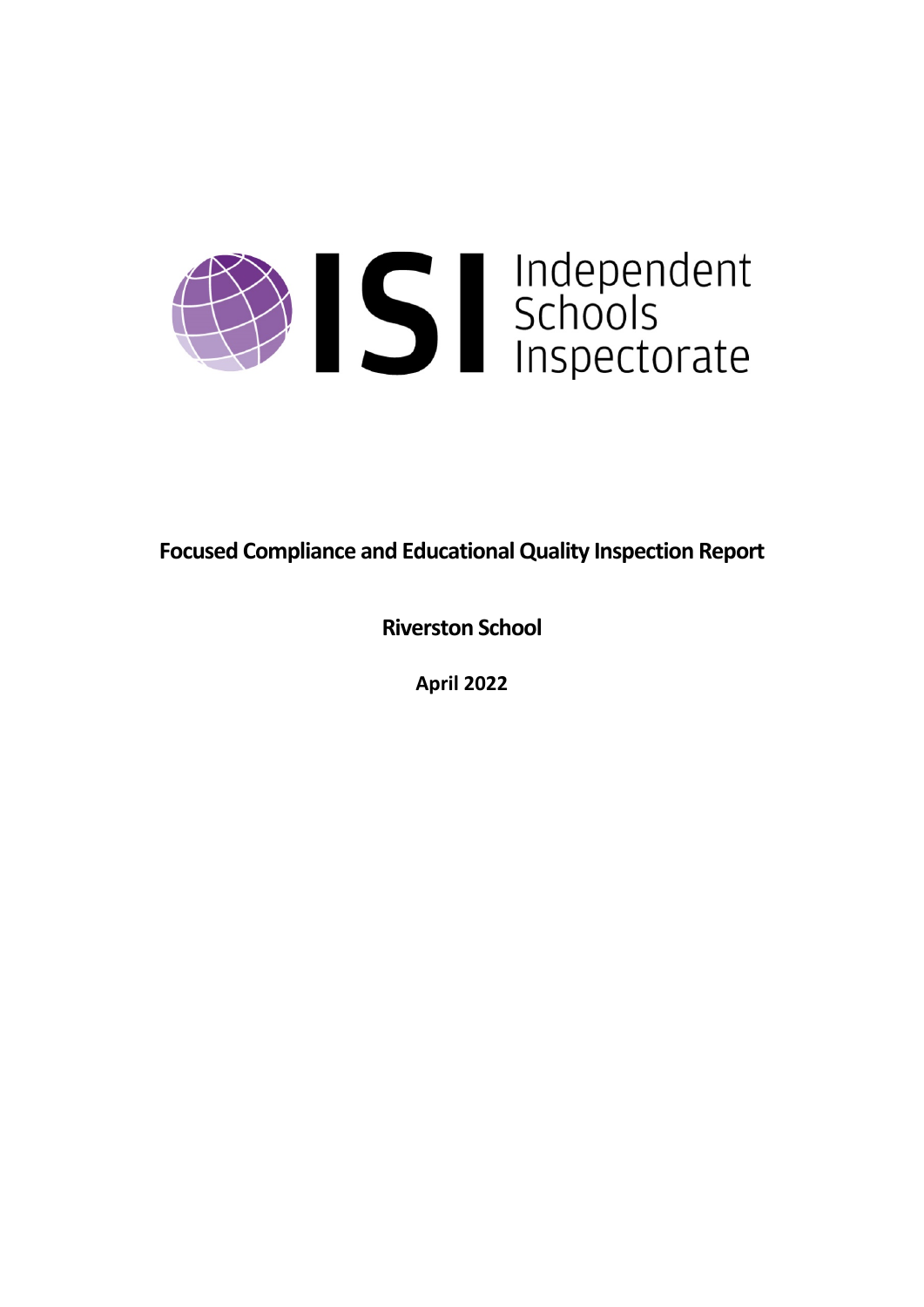# **Contents**

|    | <b>School's Details</b>                                              | 3                       |
|----|----------------------------------------------------------------------|-------------------------|
| 1. | <b>Background Information</b>                                        | 4                       |
|    | <b>About the school</b>                                              | 4                       |
|    | What the school seeks to do                                          | 4                       |
|    | About the pupils                                                     | 4                       |
| 2. | <b>Regulatory Compliance Inspection</b>                              | 5                       |
|    | Preface                                                              | 5                       |
|    | <b>Key findings</b>                                                  | 6                       |
|    | PART 1 - Quality of education provided                               | 6                       |
|    | PART 2 - Spiritual, moral, social and cultural development of pupils | 6                       |
|    | PART 3 - Welfare, health and safety of pupils                        | 6                       |
|    | PART 4 – Suitability of staff, supply staff, and proprietors         | 6                       |
|    | PART 5 - Premises of and accommodation at schools                    | 7                       |
|    | <b>PART 6 - Provision of information</b>                             | 7                       |
|    | PART 7 - Manner in which complaints are handled                      | 7                       |
|    | PART 8 - Quality of leadership in and management of schools          | $\overline{\mathbf{z}}$ |
| 3. | <b>Educational Quality Inspection</b>                                | 8                       |
|    | Preface                                                              | 8                       |
|    | <b>Key findings</b>                                                  | 8                       |
|    | <b>Recommendation</b>                                                | 8                       |
|    | The quality of the pupils' academic and other achievements           | 8                       |
|    | The quality of the pupils' personal development                      | 10                      |
| 4. | <b>Inspection Evidence</b>                                           | 13                      |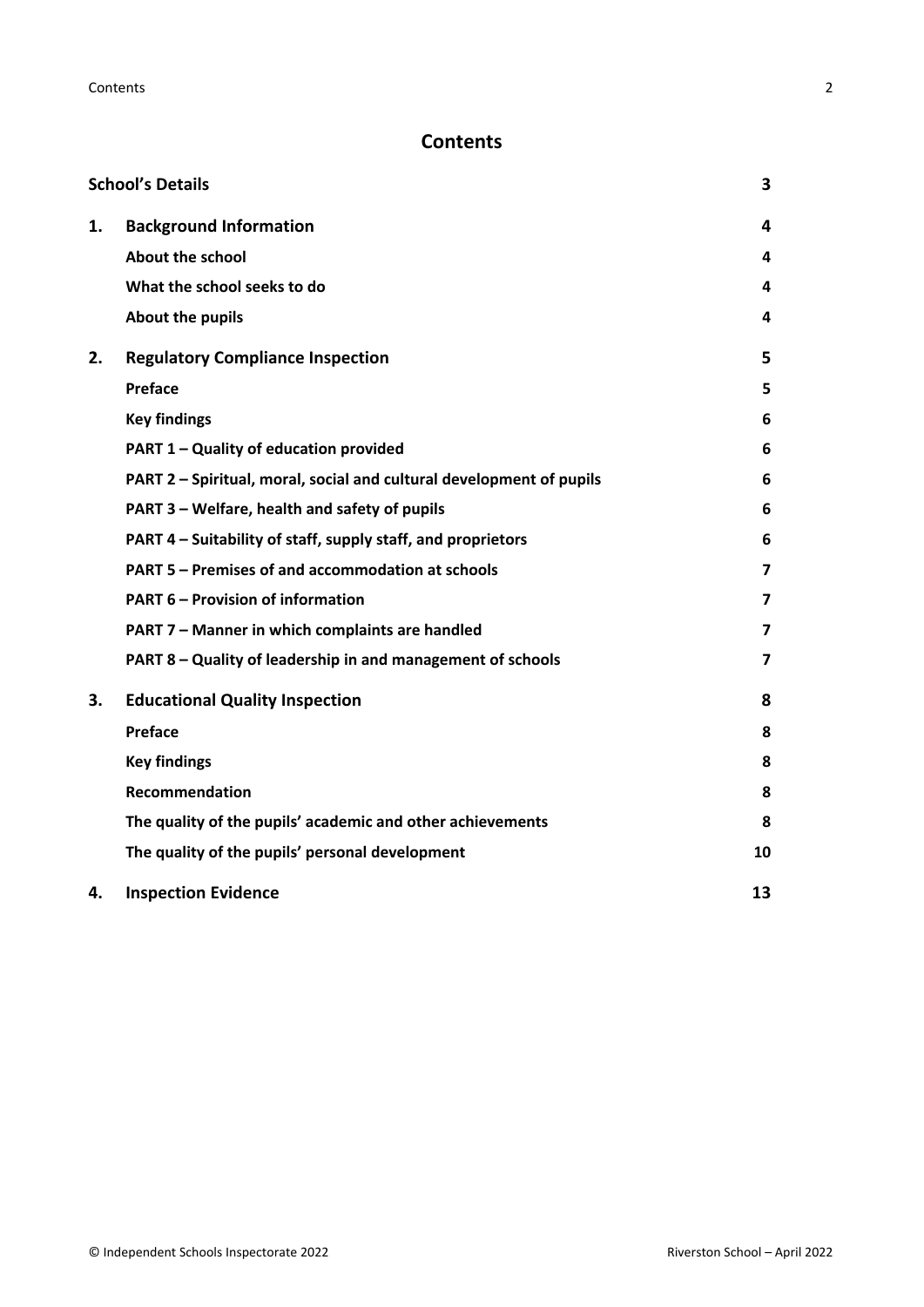| <b>School</b>                          | <b>Riverston School</b>                                                      |  |
|----------------------------------------|------------------------------------------------------------------------------|--|
| <b>DfE</b> number                      | 203/6169                                                                     |  |
| <b>Early Years registration number</b> | 2637080                                                                      |  |
| <b>Address</b>                         | <b>Riverston School</b><br>63 to 69 Eltham Road<br>London<br><b>SE12 8UF</b> |  |
|                                        | 020 8318 4327                                                                |  |
| <b>Telephone number</b>                |                                                                              |  |
| <b>Email address</b>                   | office@riverstonschool.co.uk                                                 |  |
| <b>Headmaster</b>                      | Mr David Ward                                                                |  |
| Proprietor                             | Chatsworth Schools Group                                                     |  |
| Age range                              | 9 months to 4 and 11 to 21                                                   |  |
| Number of pupils on roll               | 168                                                                          |  |
|                                        | <b>Senior School</b><br><b>Nursery and</b><br>46<br>95<br><b>Early Years</b> |  |
|                                        | <b>Riverston</b><br>27<br><b>College (Sixth</b><br>Form)                     |  |
| <b>Inspection dates</b>                | 26 to 29 April 2022                                                          |  |

# <span id="page-2-0"></span>**School's Details**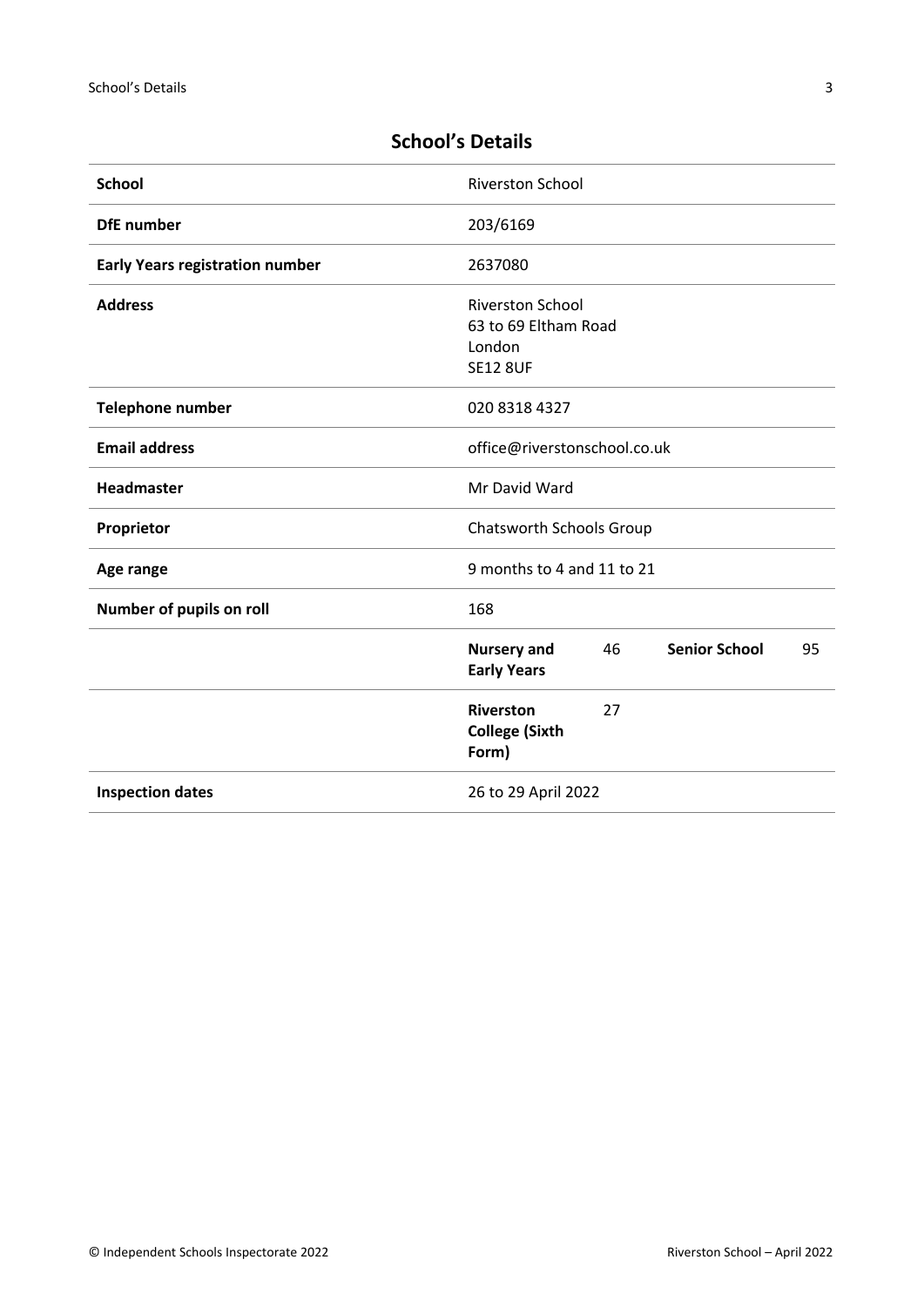## <span id="page-3-0"></span>**1. Background Information**

#### <span id="page-3-1"></span>**About the school**

- 1.1 Riverston School is an independent co-educational day school catering for the needs of pupils with special educational needs and/or disabilities (SEND). It is organised in three sections: the Nursery and Early years, for children aged 9 months to 4 years, Senior School, for pupils aged 11 to 16 years, and Riverston College, for pupils aged 16 to 21 years.
- 1.2 In March 2021 the school became part of the Chatsworth School Group, who form the governing body.
- 1.3 The current headmaster and chair of governors have been appointed since the previous inspection, who took up their posts in September 2021. Additional facilities have been added in food technology and the senior and nursery playgrounds have been resurfaced.
- 1.4 The Ofsted registered early years provision was not included in this inspection.
- 1.5 The inspection took into account the circumstances faced by schools during the COVID-19 pandemic and the restrictions imposed by government guidance at various points of the pandemic.

#### <span id="page-3-2"></span>**What the school seeks to do**

1.6 The school aims to provide a safe, warm, caring and stimulating environment that enables pupils to develop their skills, talents, resilience and self-confidence in order to live worthwhile and independent lives.

#### <span id="page-3-3"></span>**About the pupils**

1.7 Pupils come from a range of backgrounds and most live within a 20-mile radius of the school. The school's own assessment data indicate that the ability of pupils is below average compared with those taking the same tests nationally. The large majority of pupils have special educational needs and/or disabilities (SEND), mainly autism, and receive additional specialist support. One hundred and sixteen pupils have an education, health and care (EHC) plan. There are 17 pupils for whom English is an additional language (EAL), whose needs are supported by their classroom teachers. The school identifies 24 pupils as the most able and the curriculum is modified for them.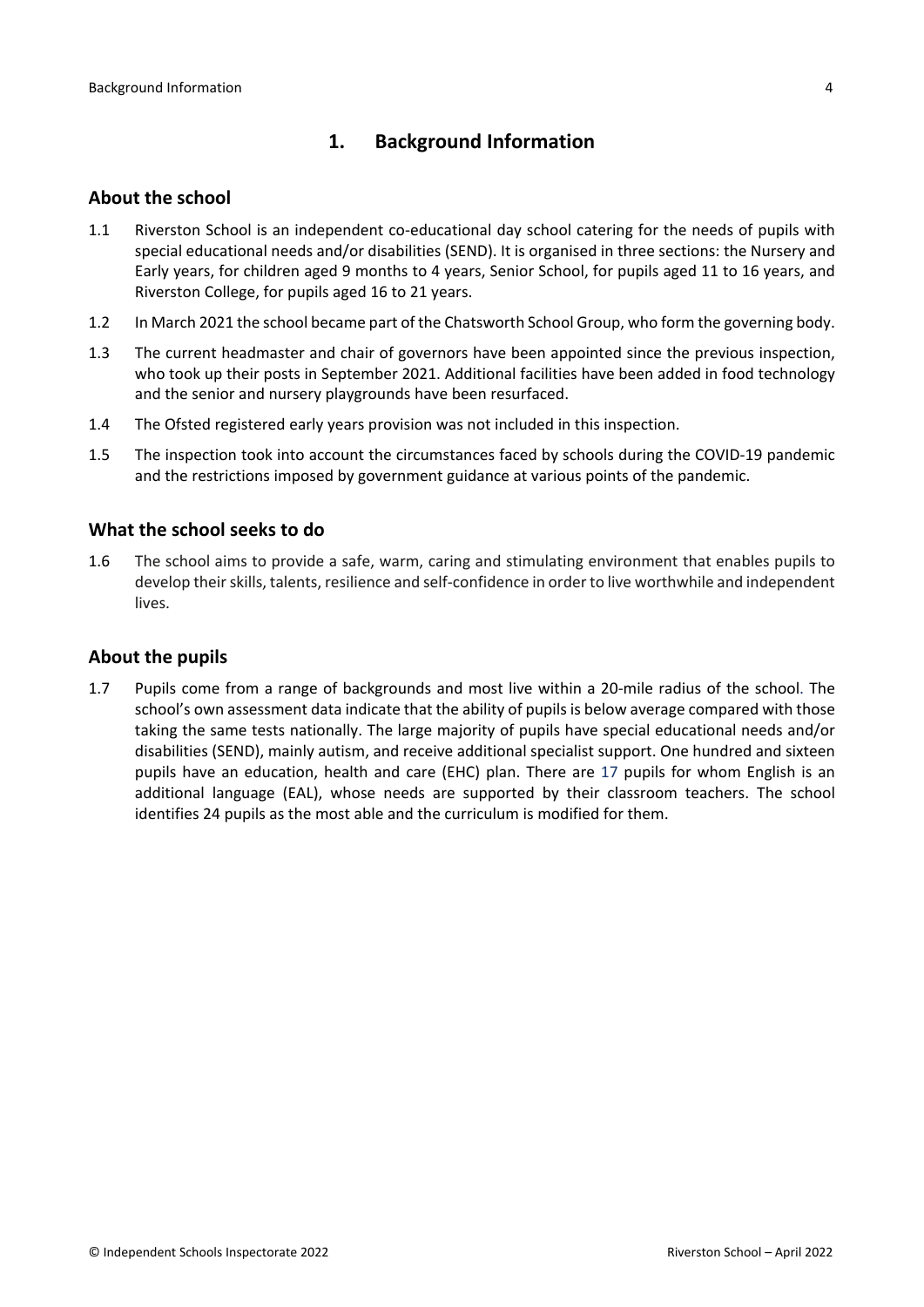## <span id="page-4-0"></span>**2. Regulatory Compliance Inspection**

## <span id="page-4-1"></span>**Preface**

The Independent Schools Inspectorate (ISI) is approved by the Secretary of State to inspect schools which are, or whose heads are, in membership of the associations which form the Independent Schools Council (ISC) and report on the extent to which they meet the Independent School Standards ('the standards') in the Schedule to the Education (Independent School Standards) Regulations 2014. Inspections of schools with early years settings not requiring registration also report whether the school complies with key provisions of the Early Years Foundation Stage (EYFS) statutory framework, and for registered settings the full range of the Early Years Foundation Stage provisions is considered. Additionally, inspections report on the school's accessibility plan under Schedule 10 of the Equality Act 2010 and the ban on corporal punishment under section 548 of the Education Act 1996. Inspections also comment on the progress made to meet any compliance action points set out in the school's most recent statutory inspection.

ISI inspections are also carried out under the arrangements of the ISC Associations for the maintenance and improvement of the quality of their membership.

**This is a FOCUSED COMPLIANCE INSPECTION which was combined with an inspection of EDUCATIONAL QUALITY. The FOCUSED COMPLIANCE inspection reports only on the school's compliance with the standards.** The standards represent minimum requirements and judgements are given either as **met** or as **not met**. All schools are required to meet all the standards applicable to them. Where the minimum requirements are not met, this is clearly indicated in the relevant section of the report and the school is required to take the actions specified. In this focused compliance inspection, key standards have been inspected in detail. These are the standards on safeguarding; measures to guard against bullying; arrangements for pupils' health and safety; arrangements to check the suitability of staff; the provision of information; the handling of parents' complaints; and other related aspects of leadership and management. The remaining standards and requirements are deemed to continue to be met unless evidence to the contrary has been found.

Inspections do not include matters that are outside of the regulatory framework described above, such as: an exhaustive health and safety audit; compliance with data protection requirements; an in-depth examination of the structural condition of the school, its services or other physical features; contractual arrangements with parents; an investigation of the financial viability of the school or its accounting procedures.

Inspectors may be aware of individual safeguarding concerns, allegations and complaints as part of the inspection process. Such matters will not usually be referred to specifically in published reports in this document but will have been considered by the team in reaching its judgements.

Links to the standards and requirements can be found here: The Education [\(Independent](http://www.legislation.gov.uk/uksi/2014/3283/contents/made) School Standards) [Regulations](http://www.legislation.gov.uk/uksi/2014/3283/contents/made) 2014, Early Years Foundation Stage Statutory [Framework.](https://www.gov.uk/government/publications/early-years-foundation-stage-framework--2)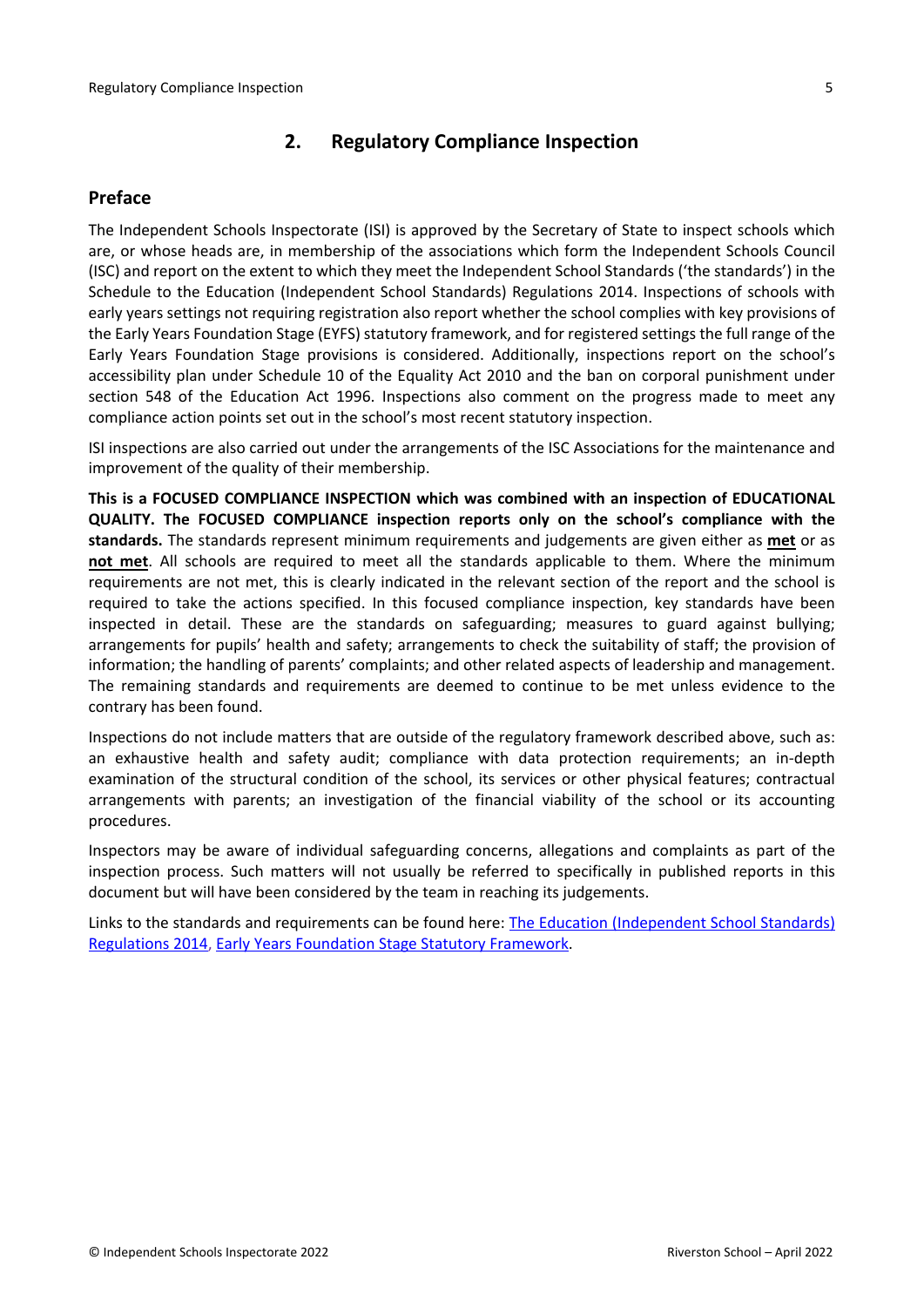## <span id="page-5-0"></span>**Key findings**

**2.1 The school meets the standards in the schedule to the Education (Independent School Standards) Regulations 2014, and relevant requirements of the statutory framework for the Early Years Foundation Stage, and associated requirements, and no further action is required as a result of this inspection.**

## <span id="page-5-1"></span>**PART 1 – Quality of education provided**

- 2.2 The school's own framework for assessment confirms that teaching enables pupils to make good progress in the context of Part 1 paragraph 3(a).
- 2.3 Pupils take GCSE/A-level examinations in their final year at the school. The small numbers involved prevent reliable comparison with national averages, but inspection evidence confirms that teaching enables pupils to make good progress in the context of Part 1 paragraph 3(a).
- 2.4 The curriculum is documented, supported by appropriate plans and schemes of work for the pupils and covers the required breadth of material. The teaching enables pupils to make good progress, encompasses effective behaviour management and is supported by suitable resources. A suitable framework for the assessment of pupils' performance is in place.
- 2.5 Pupilsreceive relationships and sex education, except in so far asthey are lawfully excused. The school has consulted parents and published a written statement of its policy which has regard to the relevant statutory guidance.
- **2.6 The standards relating to the quality of education [paragraphs 1–4] are met.**

## <span id="page-5-2"></span>**PART 2 – Spiritual, moral, social and cultural development of pupils**

- 2.7 Principles and values are actively promoted which facilitate the personal development of pupils as responsible, tolerant, law-abiding citizens.
- **2.8 The standard relating to spiritual, moral, social and cultural development [paragraph 5] is met.**

## <span id="page-5-3"></span>**PART 3 – Welfare, health and safety of pupils**

- 2.9 Arrangements are made to safeguard and promote the welfare of pupils by meansthat pay due regard to current statutory guidance; good behaviour is promoted; bullying is prevented so far as reasonably practicable; health and safety requirements are met, including those relating to fire safety; provision is made for first aid. Pupils are properly supervised; admission and attendance registers are maintained, as required, and there is a strategic approach to risk assessment. A disability access plan is in place.
- **2.10 The standardsrelating to welfare, health and safety [paragraphs 6–16], the requirement of Schedule 10 of the Equality Act 2010, and the ban on corporal punishment undersection 548 of the Education Act 1996 are met.**

## <span id="page-5-4"></span>**PART 4 – Suitability of staff, supply staff, and proprietors**

- 2.11 The school makes appropriate checks to ensure the suitability of staff, supply staff and proprietors, and a register is kept as required.
- **2.12 The standards relating to the suitability of those in contact with pupils at the school [paragraphs 17–21] are met.**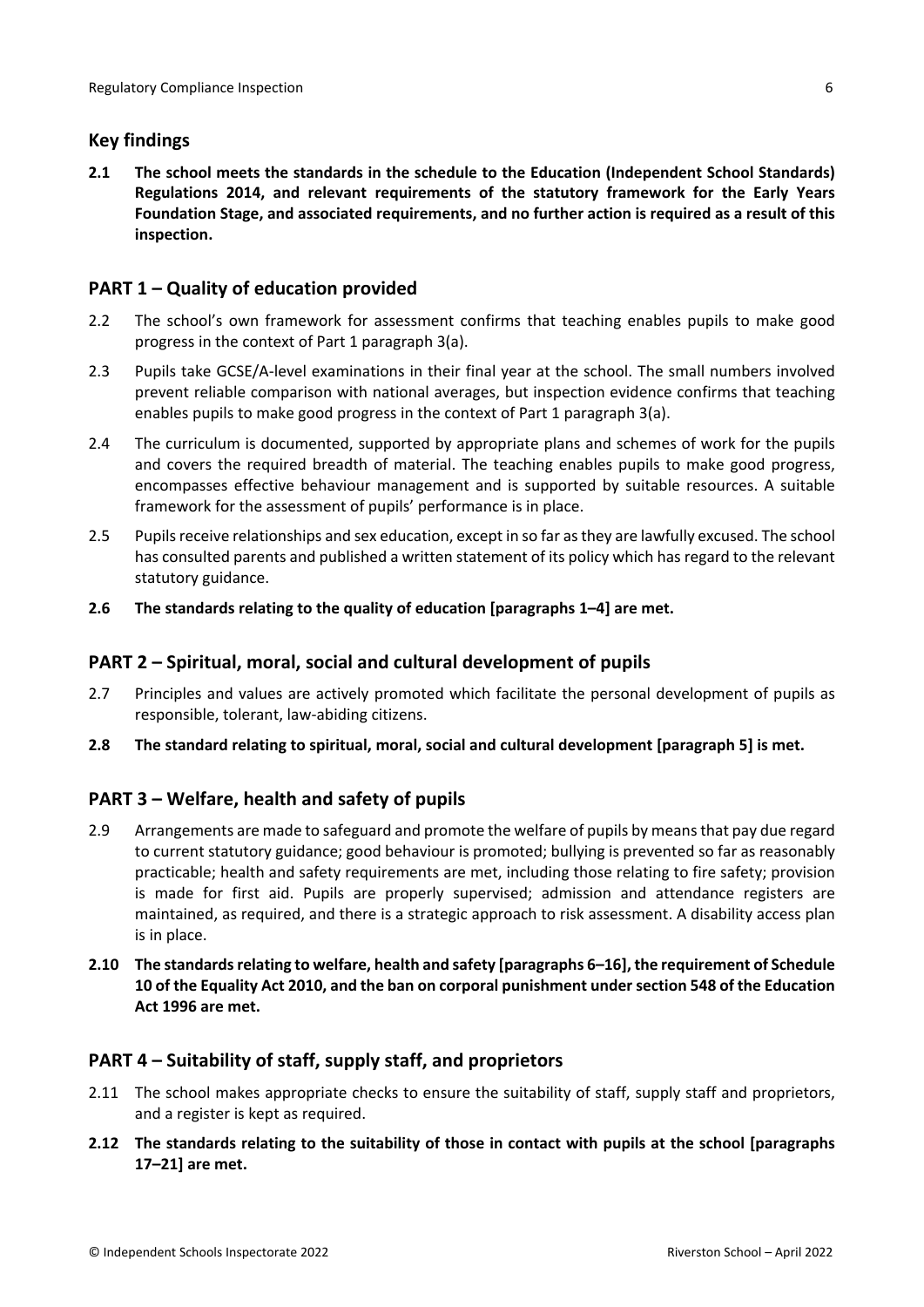## <span id="page-6-0"></span>**PART 5 – Premises of and accommodation at schools**

2.13 Suitable toilet and changing facilities, and showering facilities where required by the standard, and appropriate accommodation for pupils' medical and therapy needs are provided. The premises are maintained to a standard commensurate with health and safety; acoustics and lighting are appropriate; water provision is adequate. Suitable outdoor space is provided for physical education and outdoor play.

#### **2.14 The standards relating to the premises and accommodation [paragraphs 22–31] are met.**

## <span id="page-6-1"></span>**PART 6 – Provision of information**

- 2.15 A range of information is published, provided or made available to parents, inspectors and the Department for Education. This includes details about the proprietor, the ethos of the school and the curriculum, and of the school's arrangementsfor admission, behaviour and exclusions, bullying, health and safety, first aid, details of the complaints procedure, and the number of complaints registered under the formal procedure during the preceding school year, and the provision for any with education, health and care plans or English as an additional language. It also includes particulars of the school's academic performance during the preceding school year, inspection reports and (for parents only) a report at least annually of their own child's progress. The safeguarding policy is posted on the school's website.
- **2.16 The standard relating to the provision of information [paragraph 32] is met.**

#### <span id="page-6-2"></span>**PART 7 – Manner in which complaints are handled**

- 2.17 Parental complaints, if any, are handled effectively through a three-stage process, (informal, formal and a hearing before a panel of three, one of whom is independent of the school). Each stage has clear time scales, and at the third stage the panel can make findings and recommendations which are communicated to the complainant. Records are kept appropriately, including of any action taken, whether or not a complaint is successful.
- **2.18 The standard relating to the handling of complaints [paragraph 33] is met.**

## <span id="page-6-3"></span>**PART 8 – Quality of leadership in and management of schools**

- 2.19 The proprietor ensures that the leadership and management demonstrate good skills and knowledge, and fulfil their responsibilities effectively, so that the other standards are consistently met, and they actively promote the well-being of the pupils.
- **2.20 The standard relating to leadership and management of the school [paragraph 34] is met.**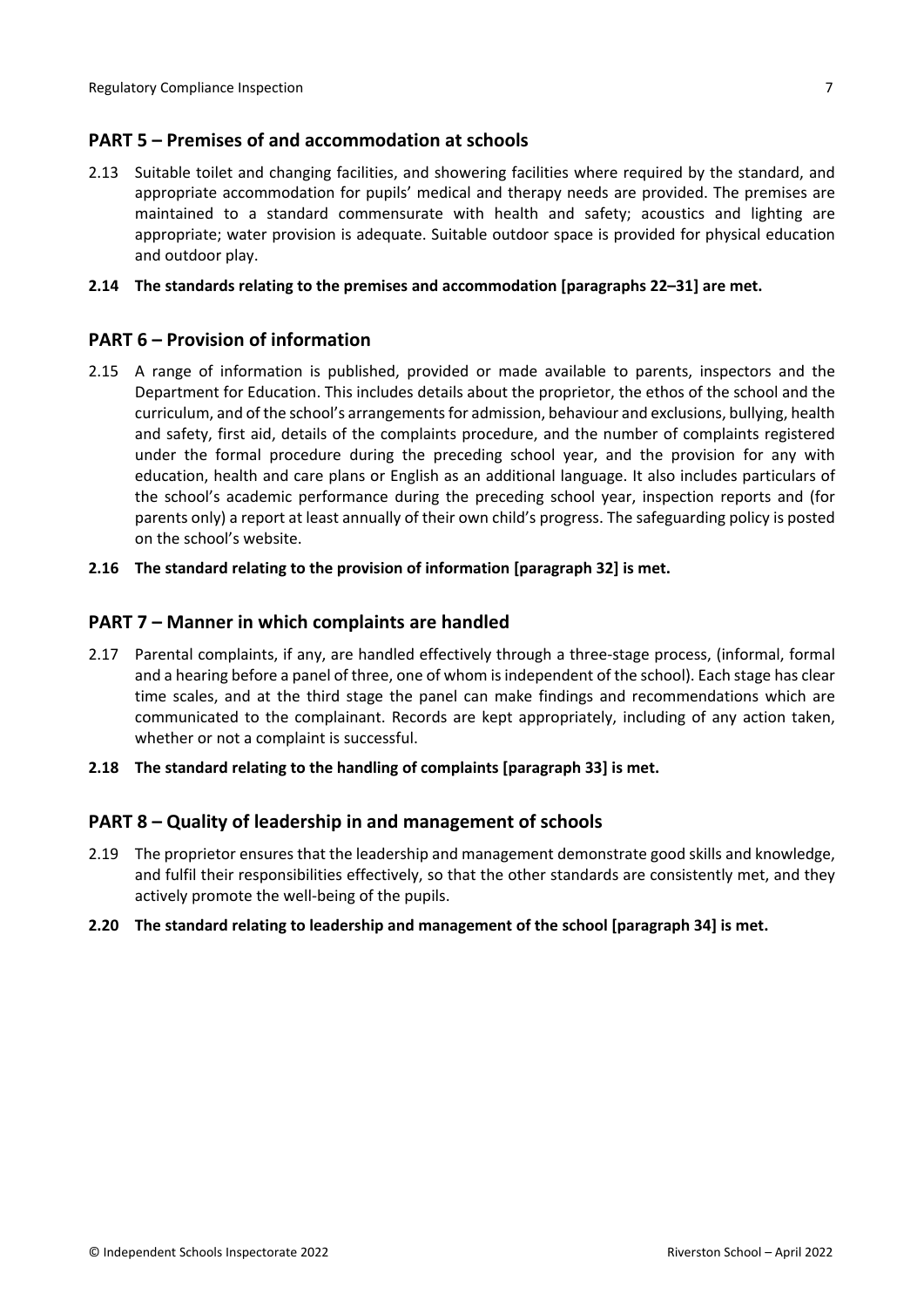## <span id="page-7-0"></span>**3. Educational Quality Inspection**

### <span id="page-7-1"></span>**Preface**

**The EDUCATIONAL QUALITY inspection reports on the quality of the school's work**. It focuses on the two key outcomes:

- The achievement of the pupils, including their academic development, and
- The personal development of the pupils.

#### **The headline judgements apply one of the ISI descriptors 'excellent', 'good', 'sound' or 'unsatisfactory'.**

Where necessary, National Curriculum nomenclature is used to refer to year groups in the school.

## <span id="page-7-2"></span>**Key findings**

3.1 The quality of the pupils' academic and other achievements is excellent.

- Pupils' attitudes to their learning and achievement are excellent.
- Pupils of all abilities, including EYFS children, make excellent progress from their starting points.
- Pupils are resilient in overcoming individual barriers to learning.
- Pupils across the school develop excellent study skills from an early age.
- Pupils achieve well in a broad range of activities beyond the classroom, particularly in art, music and sports.
- 3.2 The quality of the pupils' personal development is excellent.
	- Pupils are extremely caring and respectful. They develop positive relationships with each other and with the staff.
	- Pupils feel safe and understand what constitutes a healthy lifestyle.
	- Pupils are extremely tolerant of each other and celebrate the diversity of others.
	- Pupils' behaviour is excellent. They understand and deal positively with their emotional responses to life's challenges and accept responsibility for their own behaviour.
	- Pupils' life skills are not always developed and applied as strongly as possible.

#### <span id="page-7-3"></span>**Recommendation**

- 3.3 The school should make the following improvement.
	- Strengthen pupils' development and application of life skills such as telling the time and using money, in a range of real-life situations.

## <span id="page-7-4"></span>**The quality of the pupils' academic and other achievements**

- 3.4 The quality of the pupils' academic and other achievements is excellent.
- 3.5 Across the school and in a range of subjects, pupils of all ages and abilities, including those with SEND and EAL as well as those in the EYFS, make excellent progress in relation to their individual starting points. Activities and resources challenge and interest pupils and are well matched to their individual needs and abilities. School leaders and governors promote the school's ethos by ensuring that all pupils develop their skills and talents so that they achieve well in their academic and vocational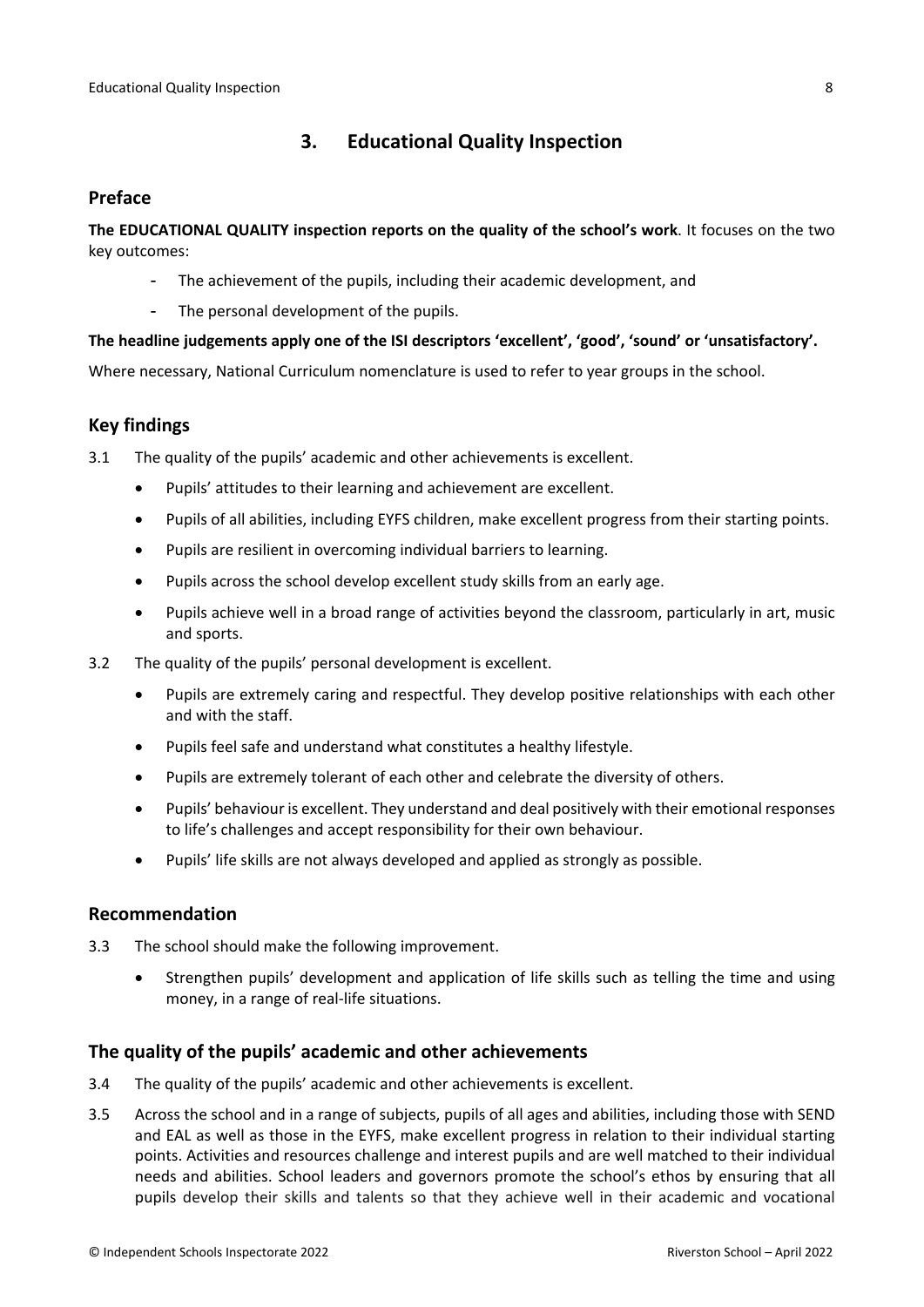studies. In Year 11, pupils are able to complete entry-level qualifications in English and mathematics, as well as GCSE subjects, including computer science, English language and literature, fine art, food preparation, French, mathematics and science. In the sixth form, pupils are able to complete vocational courses in financial capability, hospitality, travel and tourism, science and sports leadership. Pupils also complete successfully A-levels in fine art, computer science, English literature, media studies and music. The number of pupils in the school is too small for comparison of its GCSE and Alevel results with national averages to be meaningful. Comparison of the number and range of qualifications shows a trend of increasing success in the last two years. In their responses to the preinspection questionnaire, a very large majority of parents agreed that teaching enables their children to make progress. Inspection evidence supports this view.

- 3.6 Individual levels of success vary but outcomes generally indicate that pupils, including those who are disaffected learners at the time they start at the school, overcome their difficulties. Pupils are resilient in overcoming individual barriers to learning. This is because of the effective learning approaches that the teaching, support and therapy staff teams have helped them to develop. For example, individual support, strategies to organise their writing and the use of sensory resources have helped pupils to improve their memory, concentration and speed in processing information.
- 3.7 Pupils demonstrate an extensive range of skills, knowledge and understanding across all areas of learning. For example, EYFS children could describe readily how fruits are used in making kebabs. They were also keen to explain that pineapples grow on bushes rather than on trees. Similarly in a science lesson on ecosystems, senior pupils were able to explain confidently what a biome is, and how different landscapes have such different features but still remain in the same category. Pupils have well-developed physical skills as a result of governors' investment in improving sports facilities and specialist coaching. For example, younger senior pupils demonstrated excellent co-ordination when honing their javelin techniques. Pupils do not always develop and apply life skills, such as telling the time and using money, in a range of real-life situations, or negotiating and resolving disagreements, as strongly as possible.
- 3.8 During their time at Riverston, pupils become confident and clear communicators. They develop effective strategies for improving oracy as a result of help from teaching and therapy staff. For example, children in the EYFS were able to expressthemselves orally using single words and two-word phrases such as 'water bottles'. Pupils develop proficiency in writing because of highly effective teaching. Scrutiny of pupils' work demonstrated, for example, that they are able to make use of different writing genres for different purposes. For instance, senior pupils used clear and detailed persuasive writing and negotiating techniques to convince a potential employer of their suitability for a job. As pupils move through the school, they instinctively choose challenging texts to read for pleasure and to broaden their knowledge of different subjects. For example, in a computer science lesson, senior pupils were able to read accurately a piece of text summarising the plot of *Wicked*, which they had seen the previous week.
- 3.9 Pupils' progress in developing understanding of numeracy is excellent. For example, in their home cookery workbooks, Year 11 pupils demonstrated that they were able to use their numeracy skills to weigh accurately different ingredients. In early years, most children could successfully recall their previous mathematical knowledge to explain that a square has four sides and a triangle has three. Sixth form pupils were able to identify the basic angles in shapes and then successfully apply this knowledge to irregular triangles. More able pupils are given more demanding work and provided with more challenging resources. As a result, they extend their learning successfully.
- 3.10 Pupils apply their understanding of information and communication technology (ICT) proficiently in lessons. For instance, in a financial capability lesson, senior pupils were able to successfully navigate the software to identify risks involved in online gambling and scams, and then consider the appropriate responses to purchasing scams. In a computer science lesson, pupils successfully created a web page with a heading title. Pupils understood the tags, 'head', 'body', 'html' and 'title'. They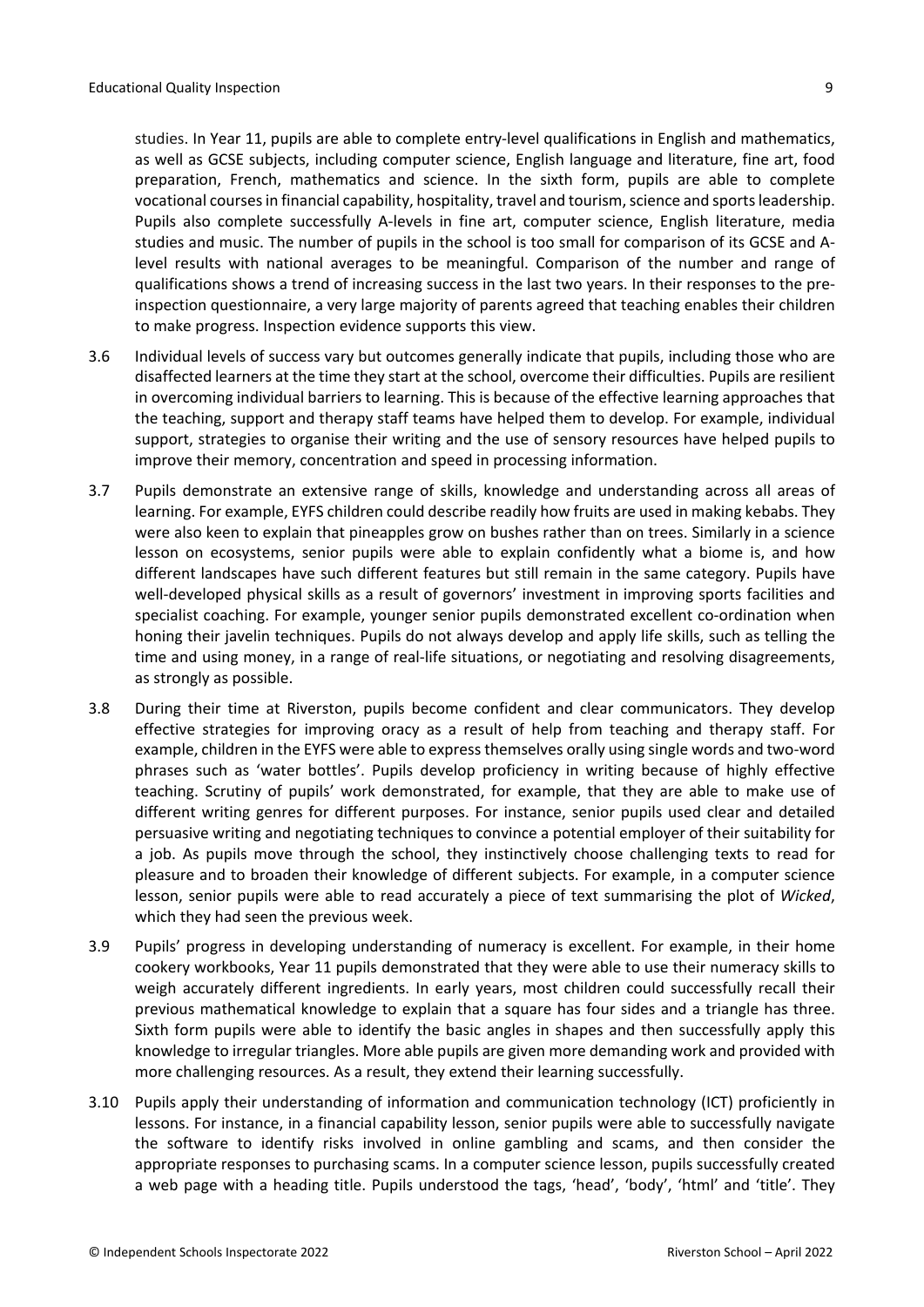could explain the impact of using Code 1 followed by Code 2 inside the body tag to write the dialogue and then align it accurately.

- 3.11 Pupils develop excellent study skills and increasing independence in their learning as they progress through the school. In the early years, children demonstrated high levels of concentration, determination and perseverance when carefully colouring a detailed picture. In a lesson about the fermentation process, senior pupils created an effective visual revision tool to analyse and synthesise a range of sources. This helped them to suggest a well-founded hypothesis about why the world needs to preserve food in order to meet people's shopping habits. Pupils choose and use resources extremely productively. This was seen in a Year 9 English lesson, where pupils used a range of interesting devices, including well-chosen atmospheric mood music, quotations, and pictures to inform better their understanding of the evolving relationship between Macbeth and Lady Macbeth. By utilising these different approaches to learning, staff were able ensure that all pupils were engaged and developing their understanding in the ways best suited to them individually. Pupils skillfully examined and analysed the resources, concentrated fully and were secure in asking penetrating questions about how the characters might be feeling towards each other.
- 3.12 Pupils' excellent attitudesto learning can be seen in classrooms and beyond. They are seen particularly in pupils' perseverance and readiness to collaborate productively with their peers, which is supported by consistent staff attention to pupils' individual needs. In a mathematics lesson, sixth form pupils were able to work independently when carrying out simple assessment tasks, using specialist geometric software to work out the angles of triangles. Their interest was facilitated well by knowledgeable and enthusiastic teaching and by the warm working relationships between adults and pupils, as well as between the pupils. Children in the EYFS demonstrated considerable initiative and independence in their selection of outdoor activities such as finding bugs, watching snails and cooking on an imaginary open fire, using natural ingredients. Pupils are successful and enjoy their academic work. This is because the therapy and counselling teams provide them with suitable strategies that help them maintain their concentration for learning. Their confidence and resilience in believing that they can overcome barriers to learning are further boosted by the knowledge that the senior team and staff are always very interested in their success. Pupils stated that adults are always on hand to provide support and reassurance.
- 3.13 Pupils enjoy success in a range of areas both within and beyond the school. They are keen to push themselves to achieve well in art, music and sport. They enjoy preparing and taking part in national competitions in art, athletics and mathematics. Pupils told inspectors that they regularly take part in productions, including 'Riverston's got Talent'. The experience of performing in public helps pupils to become more confident and assured. In their responses to the questionnaire, a minority of parents did not think that the school provided a suitable range of extra-curricular activities. However, inspectors found that pupils had many opportunities to develop new interests and skills by taking part in extra-curricular activities, ranging from boxing and origami to eco gardening clubs. They achieve well in these areas because leaders, teachers and support staff provide a positive environment in which all pupils receive the help they need to support their learning. Pupils are very much encouraged to adopt a 'can do' attitude by school leaders and governors. They drive the school's ethos by ensuring that all pupils develop their skills, talents, resilience and self-assurance. Leaders promote successfully the school's values of 'humanity, humility, humour, happiness, health and help' to enable pupils to live worthwhile and independent lives. In 2021, all pupils who left the school went into further education, training or employment, with many proceeding to university.

## <span id="page-9-0"></span>**The quality of the pupils' personal development**

- 3.14 The quality of the pupils' personal development is excellent.
- 3.15 From the early years to the sixth form, pupils demonstrate excellent levels of self-knowledge and selfassurance and feel valued as individuals. For example, in form time, senior pupils responded very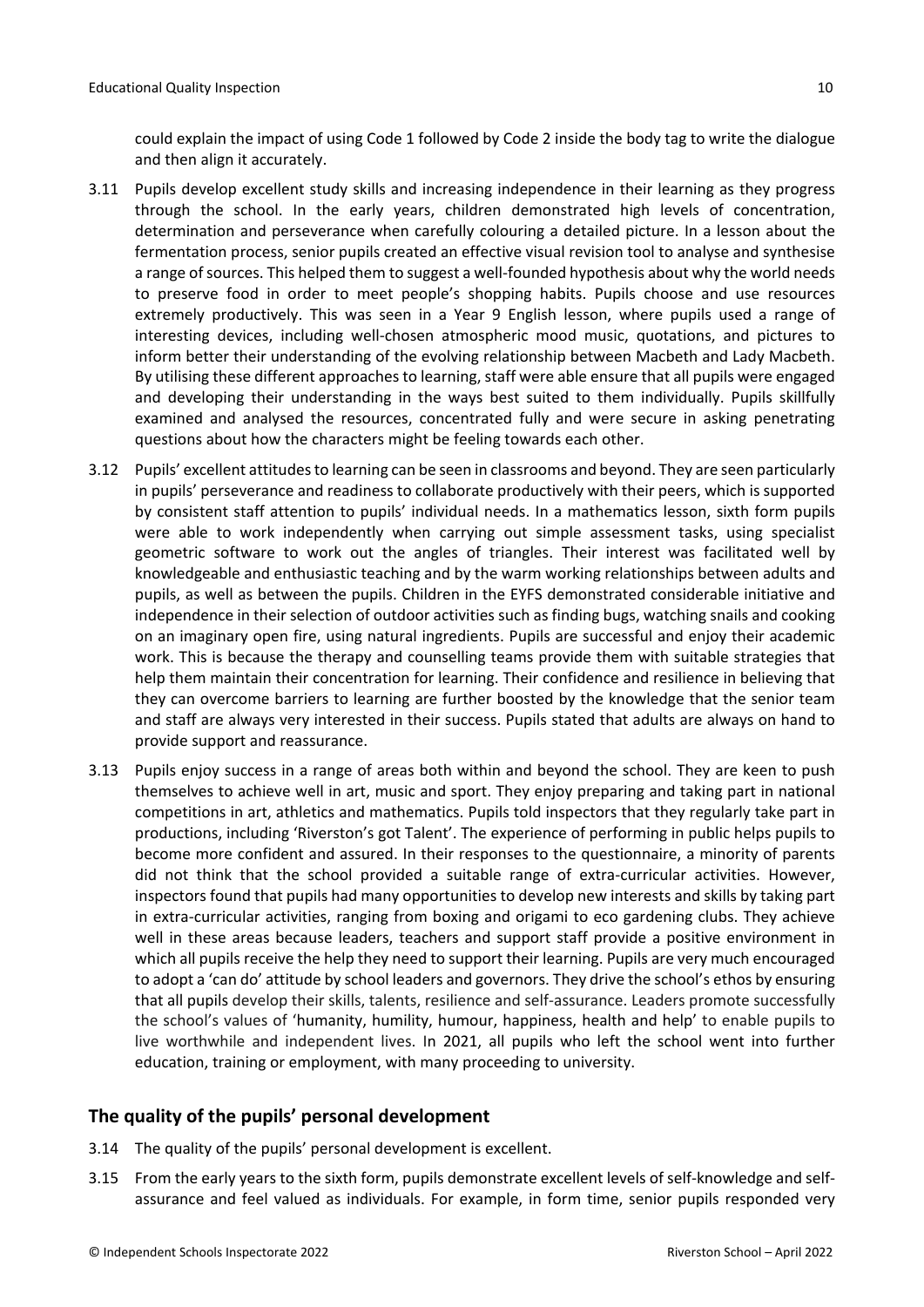positively and respectfully to the 'calm' session. They joined in with the breathing instructions to prepare themselves mentally for the next activity and the day ahead. Pupils value the understanding and support given to them by staff, which provide a springboard to their success. Personal, social, health and education (PSHE) makes a substantial contribution to pupils' personal development. In the questionnaire, almost all parents agreed that the school encourages their children to be more selfassured and independent. Inspection evidence supports this view.

- 3.16 Pupils make wise and sensible decisions. They understand that key choices made in school will affect their future lives. For example, pupils demonstrate the ability to make balanced decisions about everyday life by organising themselves well during the school day. In interviews with pupils, inspectors found that those in Years 11 and the sixth form had made very clear decisions about the next stages of their education. A very large majority of pupils who responded to the questionnaire agreed that the school offers helpful advice about subject choices and careers. Inspection evidence indicates that provision for careers guidance is well organised and matched to pupils' differing needs, thus supporting the pupils to make sensible choices. Within and beyond the classroom, pupils approach their tasks with perseverance, encouraged by the pervading 'can do' ethos. For example, pupils learn how to act decisively when faced with physical or mental challenges when completing tasks for The Duke of Edinburgh's Award scheme.
- 3.17 Pupils' knowledge of how to stay healthy and safe is excellent. This is because leaders place a high priority on helping them to stay safe. For example, in a portfolio on health, sixth form pupils considered sensibly the causes of poor health, such as alcohol abuse, drug abuse and obesity, as well as the importance of physical fitness. In the EYFS, children brush their teeth after lunch, showing developing understand of the benefits of good oral hygiene. They were also able to explain that if a person were to eat too many pancakes he or she would probably suffer from stomach ache. Almost all pupils who responded to the questionnaire said that they know how to stay safe online. Inspectors found that pupils could identify potential risks well. For example, in a financial capability lesson, senior pupils could identify the safest way to purchase an app on a smartphone, being mindful of the risks of online gambling. In the questionnaire, all parents agreed that the school ensures that their children learn in a safe environment. Scrutiny of sixth form pupils' workbooks in PSHE showed that most were able to identify the main symptoms of mental ill-health. For example, they were able to explain the meaning of terms such as 'bipolar,' 'dementia' and 'anxiety'. Their responses reflect an excellent understanding of the issues and the teaching provides them with strategies for promoting strong mental health. Pupils develop an age-appropriate awareness about themesrelating to personalsafety, including consent, social boundaries and keeping safe in personal relationships.
- 3.18 Pupils demonstrate a strong sense of spiritual awareness. For example, while moving from one lesson to another, a few senior pupils were given the opportunity to handle the school's guinea pigs. The pupils commented on how the relaxed and friendly nature of the animals made them feel calm and happy. In a financial capability lesson, senior pupils reflected on the rising cost of living. Here they displayed excellent empathy and sensitivity for those people less fortunate than themselves by considering the most frugal ways in which economies could be made causing the least disruption. During an outdoor learning lesson, EYFS children were completely absorbed in locating and identifying woodland birds and animals, showing their appreciation of the natural world.
- 3.19 Pupils' moral understanding and responsibility for their behaviour towards others are excellent. They show considerable respect and care for one another. Pupils demonstrate a clear understanding of right and wrong. For example, during their circle time on minibeasts, EYFS children listened to each other respectfully, sat in good order and shared the models. Their knowledge of the class rules was excellent and they displayed understanding of the impact of their own behaviour on the group. All parents who responded to the questionnaire agreed that the school actively promotes good behaviour. Inspection evidence supports this view. In a PSHE lesson on personal space, senior pupils made careful use of hula hoops to maintain appropriate distances between themselves. The pupils could then confidently visualise and express what a suitable social distance for friends would be. Pupils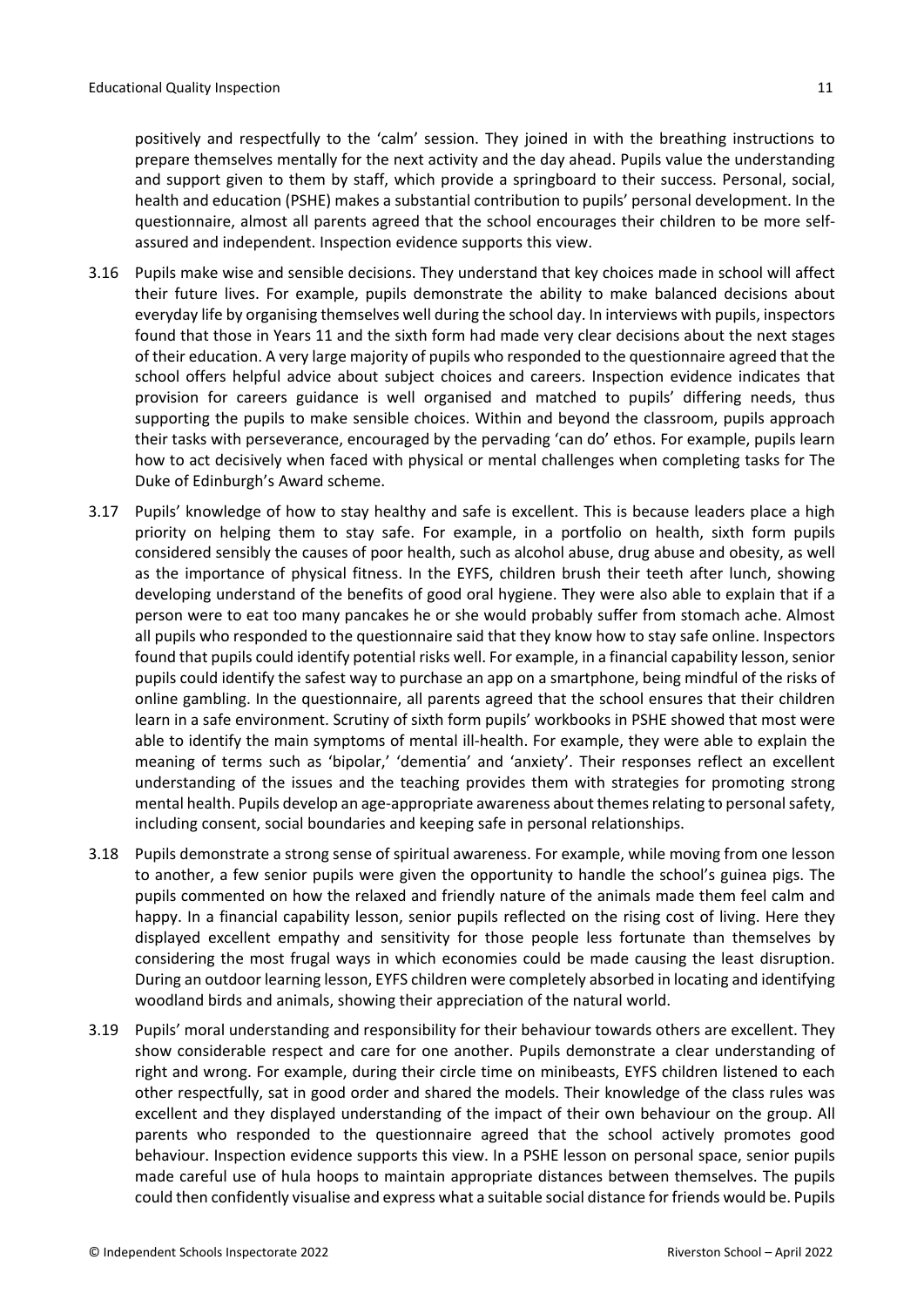show courtesy and respect towards staff and their peers. They display a strong sense of responsibility for their own behaviour. For example, scrutiny of PSHE workbooks demonstrated that sixth form pupils have an excellent understanding of the nature of consent and sexual boundaries. The more able pupils are able write in depth on the consequences of not obeying the social and moral rules.

- 3.20 Pupils have outstanding levels of social development and work productively with others to solve difficulties. They collaborate well and are very supportive of one another. This was observed in all the lessons seen and as pupils moved around the site. For instance, in the EYFS children demonstrated excellent social awareness towards each other, as when children gave water bottles to friends, cuddling the friends and sharing. During a form tutor session on diversity, senior pupils discussed sensitively gender issues and sexual orientation in relation to Alan Turing and his contribution to society. Here pupils appreciated the impact that social prejudices had on him, and how he was let down by the society he served as a result of his sexuality.
- 3.21 Pupils display appreciation of diversity and cultures other than their own. For example, in a diversity lesson, senior pupils increased their knowledge about 'iconography' and how it applies to religion. Pupils then discussed in some depth how the wearing of a hijab can make an individual feel closer to her faith. Pupils develop a mature appreciation of British culture by gaining knowledge about the historical development of literature, visual arts, crafts, heritage and music. During a tutor group discussion on the concept that there are nine characteristics that make us special, pupils explained with clarity the differences between gender identity and biological gender. They discussed empathetically why some people choose to alter their original status and impact of social influences on such choices. The senior pupils who are active in the LGBTQ+ societies are highly articulate and influential role models for the school. Pupils are extremely tolerant of each other's differences, respectful of diversity within the community and prepared to have open discussions about religion, ethnicity, gender, and disability. All parents who responded to the questionnaire agreed that the school actively promotes values of democracy, respect and tolerance of other people. Inspection evidence supports this view.
- 3.22 Pupils' work on behalf of others, the school and the community is excellent. They take much pride in choosing several charities, some based in the United Kingdom and some overseas, and raising money for them. Their support for a number of charities demonstrates much thoughtfulness and empathy. Pupils demonstrate a strong sense of duty and service, for example when celebrating Harvest by collecting and donating produce to the local foodbank. Involvement in these community activities helps to develop their empathy with others, particularly those less fortunate than themselves. Pupils willingly take on posts of responsibility, acting as school counsellors and ambassadors. They do well in an environment that inspires them to make a positive contribution to their community and to their own personal development. For example, during visitsto classrooms and in discussion with inspectors, pupils demonstrated how well they remain engaged and motivated by the school's rewards system.